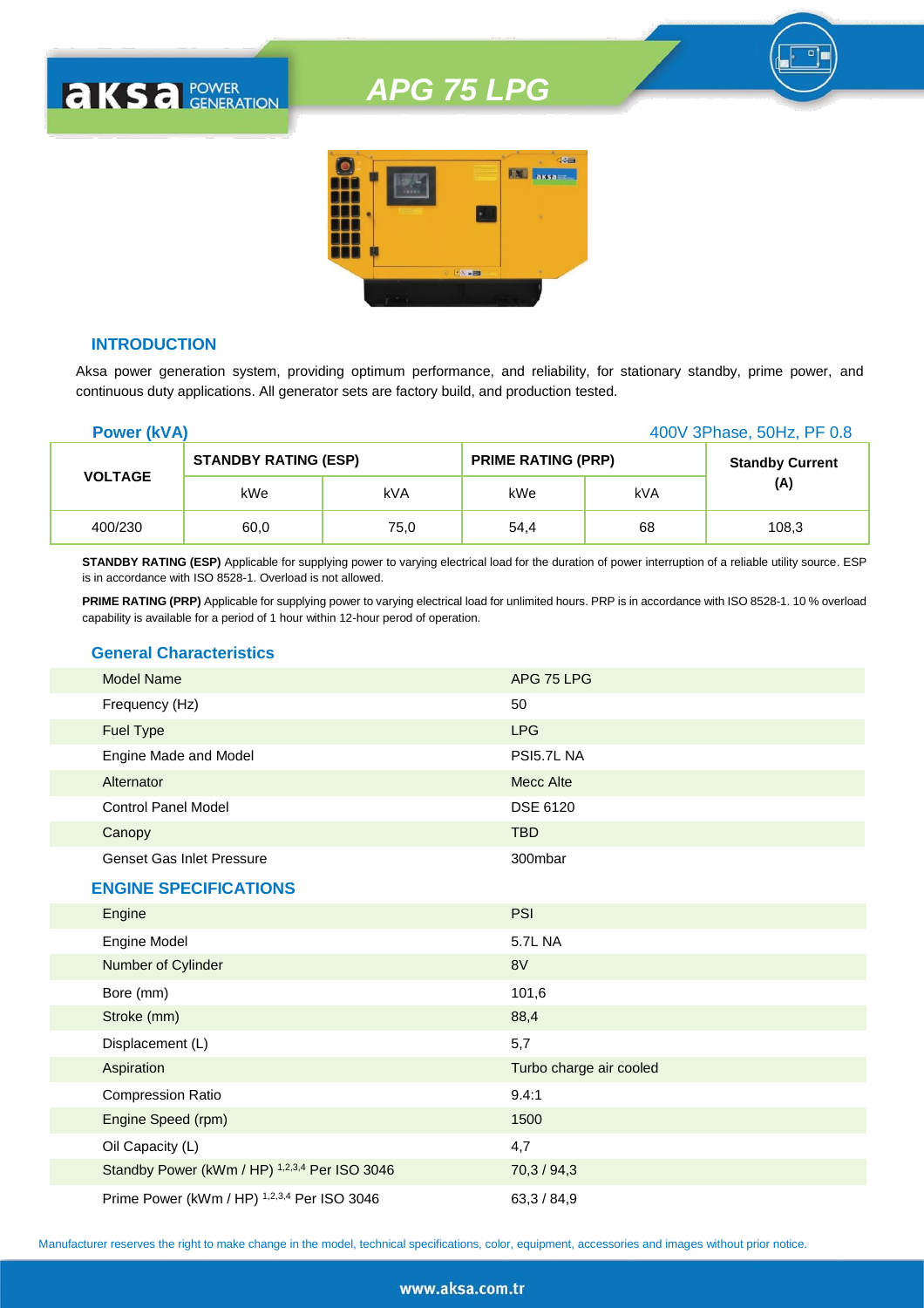

#### **ALTERNATOR CHARACTERISTICS**

**AKSA** POWER

| Manufacturer                      | Mecc Alte        |
|-----------------------------------|------------------|
| Alternator Made and Model         | ECP32 1L/4C      |
| Frequency (Hz)                    | 50               |
| Power (kVA)                       | 75               |
| Voltage (V)                       | 400              |
| Phase                             | 3                |
| A.V.R.                            | <b>DSR</b>       |
| Voltage Regulation                | $(+/-)1%$        |
| <b>Insulation System</b>          | H                |
| Protection                        | IP <sub>23</sub> |
| <b>Rated Power Factor</b>         | 0,8              |
| Weight Comp. Generator (kg)       | 244              |
| Cooling Air (m <sup>3</sup> /min) | 15,7             |
|                                   |                  |

#### **Canopy Dimensions**

| Length (mm) | <b>TBD</b> |
|-------------|------------|
| Width (mm)  | <b>TBD</b> |
| Height (mm) | <b>TBD</b> |

1 Max load and overload ratings based on ISO 3046 gross flywheel power.

2 Technical data based on ISO 3046-1 standards of 77°F(25°C), 14.5Psia (100kPa) and 30% relative humidity.

3 Production tolerances in engines and installed components can account for power variations of ± 5%. Altitude, temperature and excessive exhaust and intake restrictions should be applied to power calculations.

4 All fuel and thermal calculations unless otherwise noted are done at ISO 3046 rated load using LHV for NG of 48.17 MJ/kg.

5 At 0.5 in-H2O of Package Restriction at STP

6.Volume calculated using density of 0.717 kg/m3 for NG, 0.51 kg/L for LPG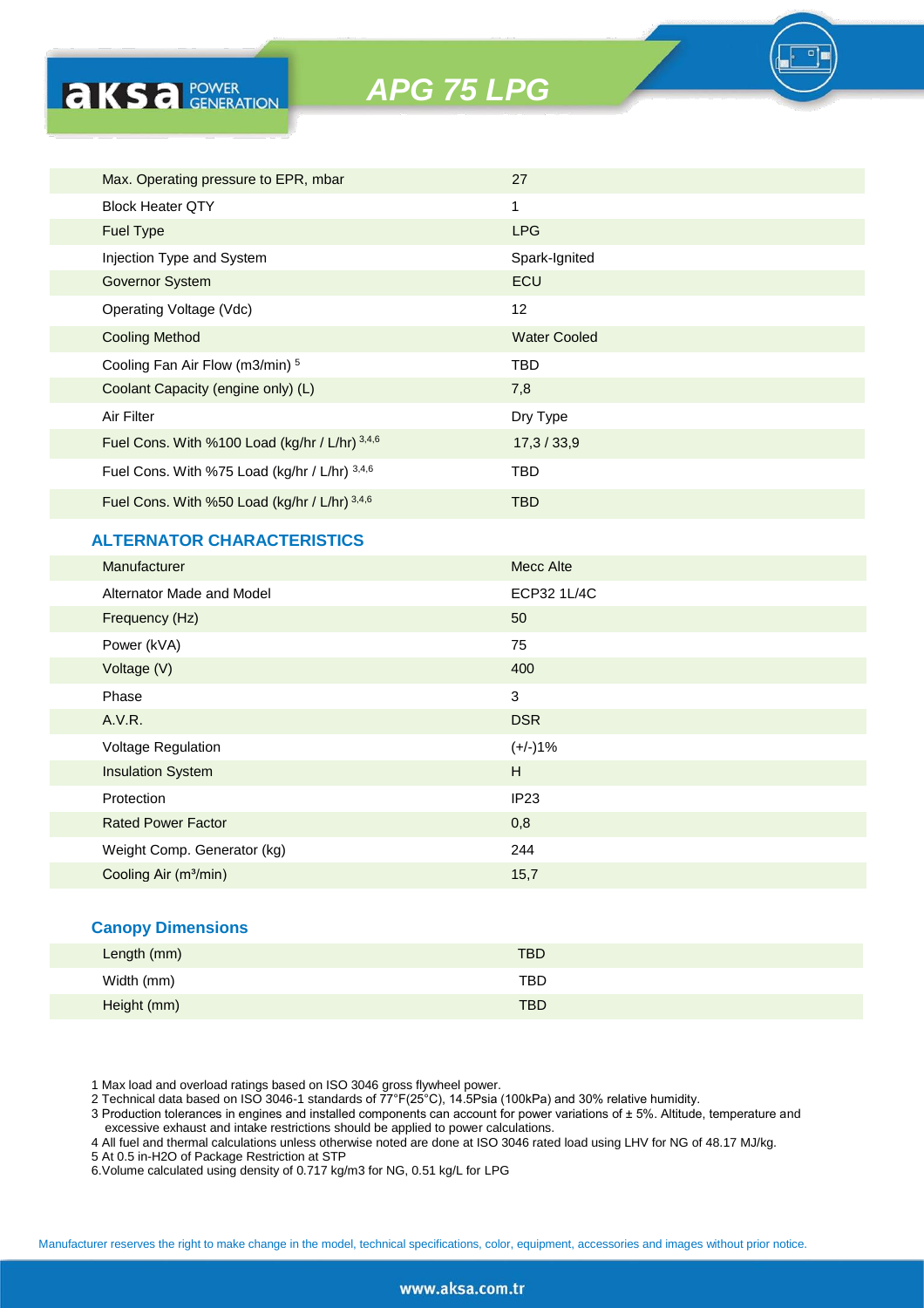# **AKSA** POWER



- **1.**Steel structures
- **2.** Emergency stop push button
- **3.** Canopy and panels made from powder coated sheet steel.
- **4.** Control panel is mounted on the baseframe. Located at the right side of the generator set
- **5.** Oil could be drained via valve and a hose
- **6.** Exhaust system in the canopy
- **7.** Special large access doors for easy maintanance
- **8.** In front and back side special large access doors for
- easy maintanance
- **8.** Base frame
- **9.** Special large access doors for easy maintanance **10.** Lifting points **11.** The cap on the canopy provides easy accsess
- to radiator cap.
- **12.** Sound proofing materials
- **13.** Plastic air intake pockets.

#### **INTRODUCTION**

Sound-attenuated and weather protective enclosures for generating sets from Aksa, meet event the sound requirements and provide optimum protection from inclement weather and development by our specialist acoustic engineers. Our modular designed sound insulated canopies provide ease of access for servicing and general maintenance and interchangeable components permitting on-site repair. Enclosures are designed to optimize genset cooling performance, providing you with confidence that genset ratings and ambient capability.

| <b>Control Panel</b>       |               |
|----------------------------|---------------|
| <b>Control Module</b>      | <b>DSE</b>    |
| Control Module Model       | DSE 6120      |
| <b>Communication Ports</b> | <b>MODBUS</b> |



#### **Devices**

DSE, model 6120 Auto Mains Failure control modüle, Battery charger input 198-264 volt, output 27,6 V 5 A (24 V) or 13,8 Volt 5A (12V), Emergency stop push button and fuses for control circuits

#### **CONSTRUCTION and FINISH**

Comonents installed in sheet steel enclosure.

Phosphate chemical, pre-coating of steel provides corrosion resistant surface

Polyester composite powder topcoat forms high gloss and extremely durable finish

Lockable hinged panel door provides for easy component access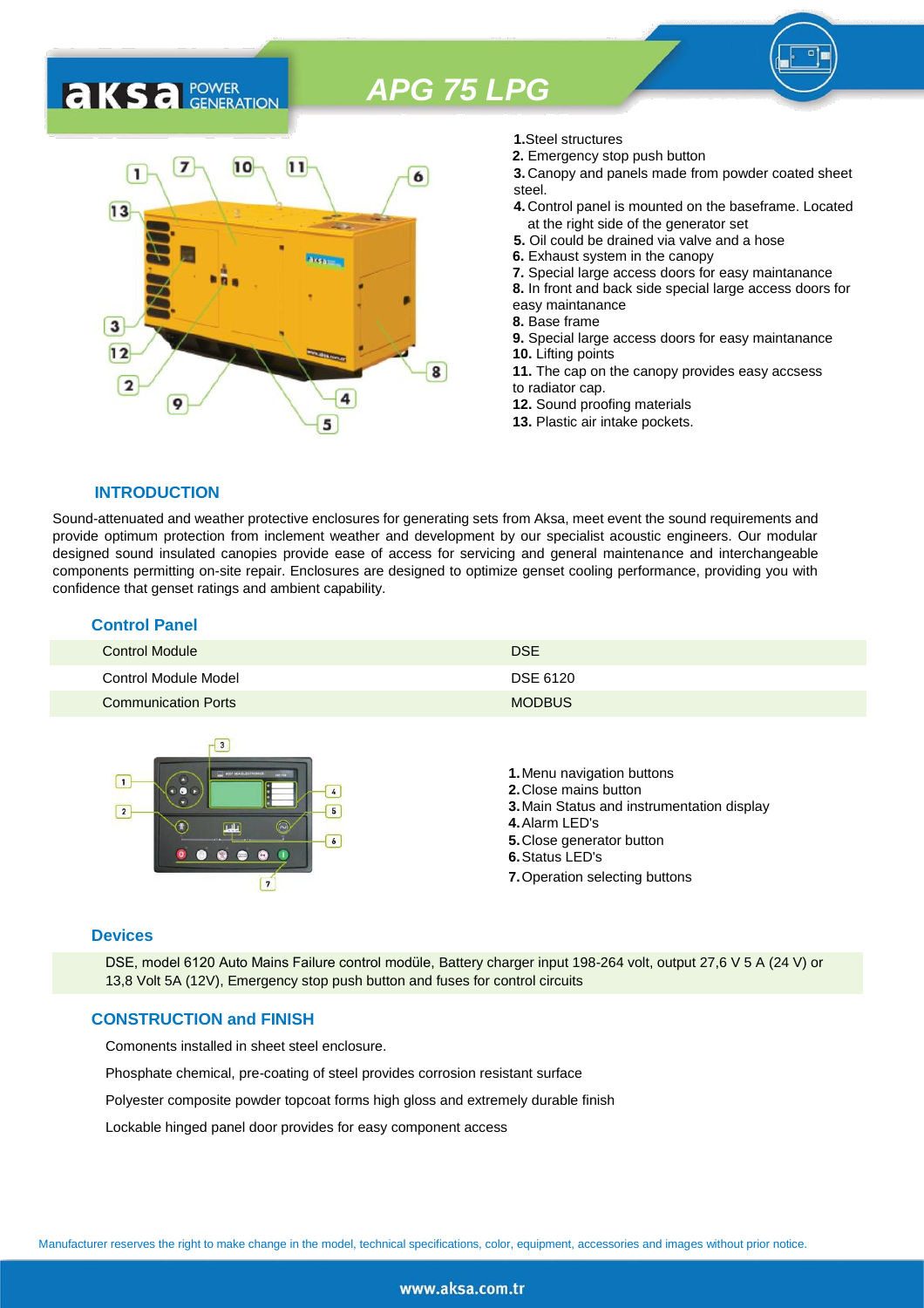

#### **INSTALLATION**

**AKS** *C C <b>C GENERATION* 

Control panel is mounted on baseframe with steel stand. Located at the right side of the generator set (When you look at the Gen.Set. from Alternator).

#### **GENERATING SET CONTROL UNIT**

The DSE 6120 module has been designed to monitor generator frequency, volt, current, engine oil pressure, coolant temperature running hours and battery volts.

Module monitors the mains supply and switch over to the generator when the mains power fails.

The DSE6120 also indicates operational status and fault conditions, Automatically shutting down the Gen. Set and giving true first up fault condition of Gen. Set failure.The LCD display indicates the fault.

#### **STANDARD SPECIFICATIONS**

- Microprocessor controlled.
- LCD display makes information easy to read
- Automatically transfers between mains (utilty) and generator power.
- Manual programming on front panel.
- User-friendly set-up and button layout. communications via RS232, RS485 and ethernet.
- Remote start.
- Event logging (50) showing date and time.
- Controls: Stop/Reset, Manual, Auto, Test, Start, buttons. An additional push button next to the LCD display is used to scroll

through the modules' metering display.

#### **Instruments**

ENGINE

Engine speed

Oil pressure

Coolant temperature

Run time Battery volts

Configurable timing

GENERATOR

Voltage (L-L, L-N)

Current (L1-L2-L3)

Frequency

Gen.Set ready

Gen.Set enabled

#### MAINS

Gen.Set ready Gen.Set enabled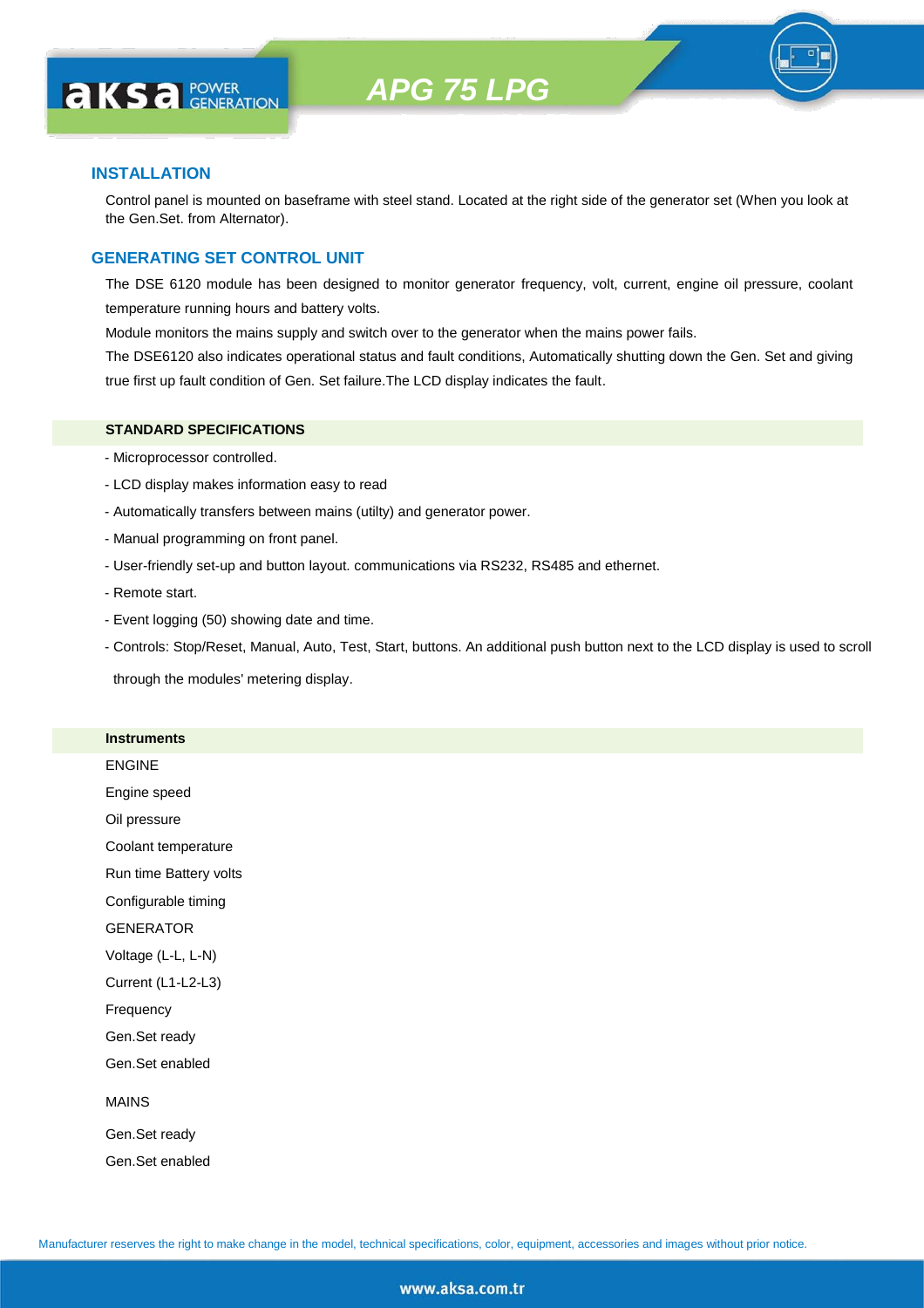## **AKS** *C C <b>C GENERATION*





Charge failure

Battery Low/High voltage

Fail to stop

Low/High generator voltage

Under/over generator frequency

Over /Under speed

Low oil pressure

High coolant temperature.

#### SHUT DOWNS

Fail to start Emergency stop Low oil pressure High coolant temperature Over /Under speed Under/Over generator frequency Under/over generator voltage

Oil pressure sensor open

ELECTRICAL TRIP

Generator over current

#### **Options**

Flexible sensor can be controlled with temperature, pressure, percentage (warning/shutdown/electrical trip) Local setting parameters and monitoring from PC to control module with USB connection (max 6 m)

#### **Standards**

Elecrical Safety / EMC compatibility BS EN 60950 Electrical business equipment BS EN 61000-6-2 EMC immunity standard BS EN 61000-6-4 EMC emission standard

#### **STATIC BATTERY CHARGER**

Battery charger is manufactured with switching-mode and SMD technology and it has high efficincy.

Battery charger models' output V-I characteristic is very close to square and output is 5 amper, 13,8 V for 12 volt and 27,6 V for 24 V . Input 198 - 264 volt AC.

The charger is fitted with a protection diode across the output.

Charge fail output is available.

Connect charge fail relay coil between positive output and CF output.

They are equipped with RFI filter to reduce electrical noise radiated from the device

Galvanically isolated input and output typically 4kV for high reliability

Manufacturer reserves the right to make change in the model, technical specifications, color, equipment, accessories and images without prior notice.

#### www.aksa.com.tr